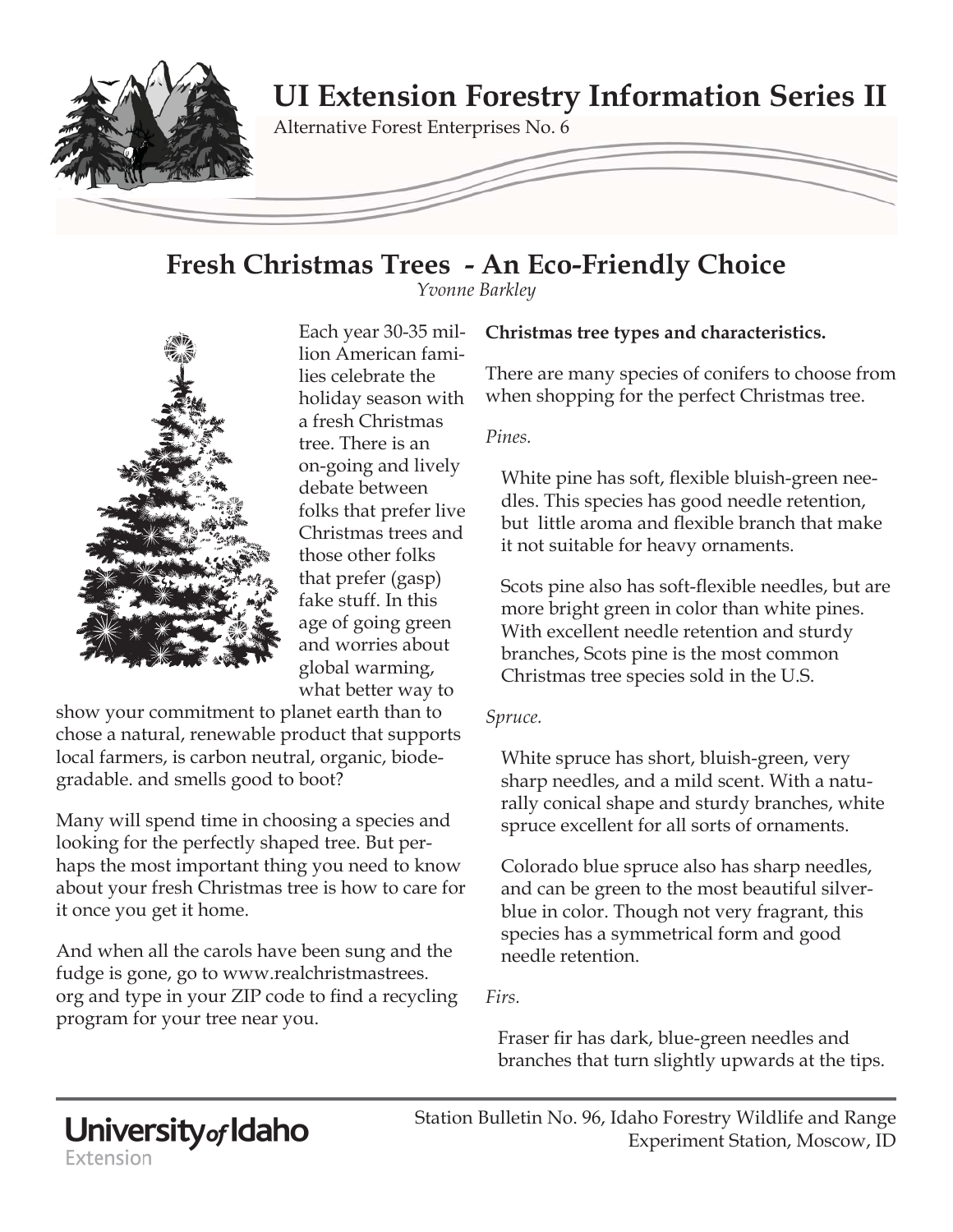This species has good form and needle-retention and like most firs a pleasant scent.

Concolor fir has small, narrow needles that occur in rows. With a pleasing shape and aroma, and good needle retention, concolor fir is a favorite.

Balsam fir has long-lasting, dark-green needles and a pleasing fragrance.

Noble fir - has dark-green upturned needles. A beautiful, long-keeping tree with stiff branches for heavy ornaments.

Grand fir has bright green needles that are held flat on the branches. Though not the best fir for heavy ornaments, it is a long-lasting and very fragrant tree.

# *Douglas fir.*

Douglas-fir (which is not a true fir) has soft, green to dark green needles that radiate in all directions from branch. Doug fir has a sweet fragrance and is one of the most popular Christmas trees species.

# **Choosing a tree.**

Whether from pre-cut and purchased from a lot in town or cut fresh from a local Christmas tree farm, there are a few things to keep in mind when choosing this year's tree. Tips from the National Christmas Tree Association include:

- Know what height and width you need before heading out.
- Do a freshness test: . Green needles on fresh trees break crisply when bent sharply with the fingers. Dry needles come off in your hand. Yellow needles are naturally shed, but if there's a shower of green needles when you move it, it's too dry. Fresh pine needles do not break, unless the tree is very dry.
- Some species have stiffer branches that can hold heavy ornaments; others won't. See the above list for descriptions.
- If you're buying at a tree farm, dress for a day in the country. Saws are usually provided by the farm operator. Check ahead of time. Some farms measure and price their trees individually, others sell them by the foot.
- Check the trunk to be sure that it is sufficiently straight and will fit your tree stand. Pines usually will have some crook in their trunks. In the fall conifers shed their oldest needles as part of their life cycle. Most farms provide shaking or blowing services to clean the tree after cutting. Some operations will also provide netting for easier transportation.

# **Fresh Christmas Tree Care.**

Trees on lots have probably been cut and transported in mid-November and because of this will not last as long as ones fresh cut at your local tree farm. When a Christmas tree is cut, over half of its weight is water, so it should come as no surprise that keeping your tree well-watered is of the utmost importance. Displaying trees in water in a traditional reservoir-type stand is the most effective way of maintaining their freshness and minimizing needle loss problems.

Choose a sturdy stand that is large enough to hold your tree and has a deep reservoir. A general rule of thumb is that your stand should be able to supply one quart of water per inch of you tree's stem diameter. The outer layers of wood on the trunk are the most efficient in taking up water and should not be removed, so avoid whittling down the sides to fit a stand.

When you are ready to bring in the tree, make a fresh cut to remove about a 1/2-inch thick disk of wood from the base of the trunk before putting the tree in the stand. Make the cut perpendicular to the stem axis - no angles or into a v-shapes,